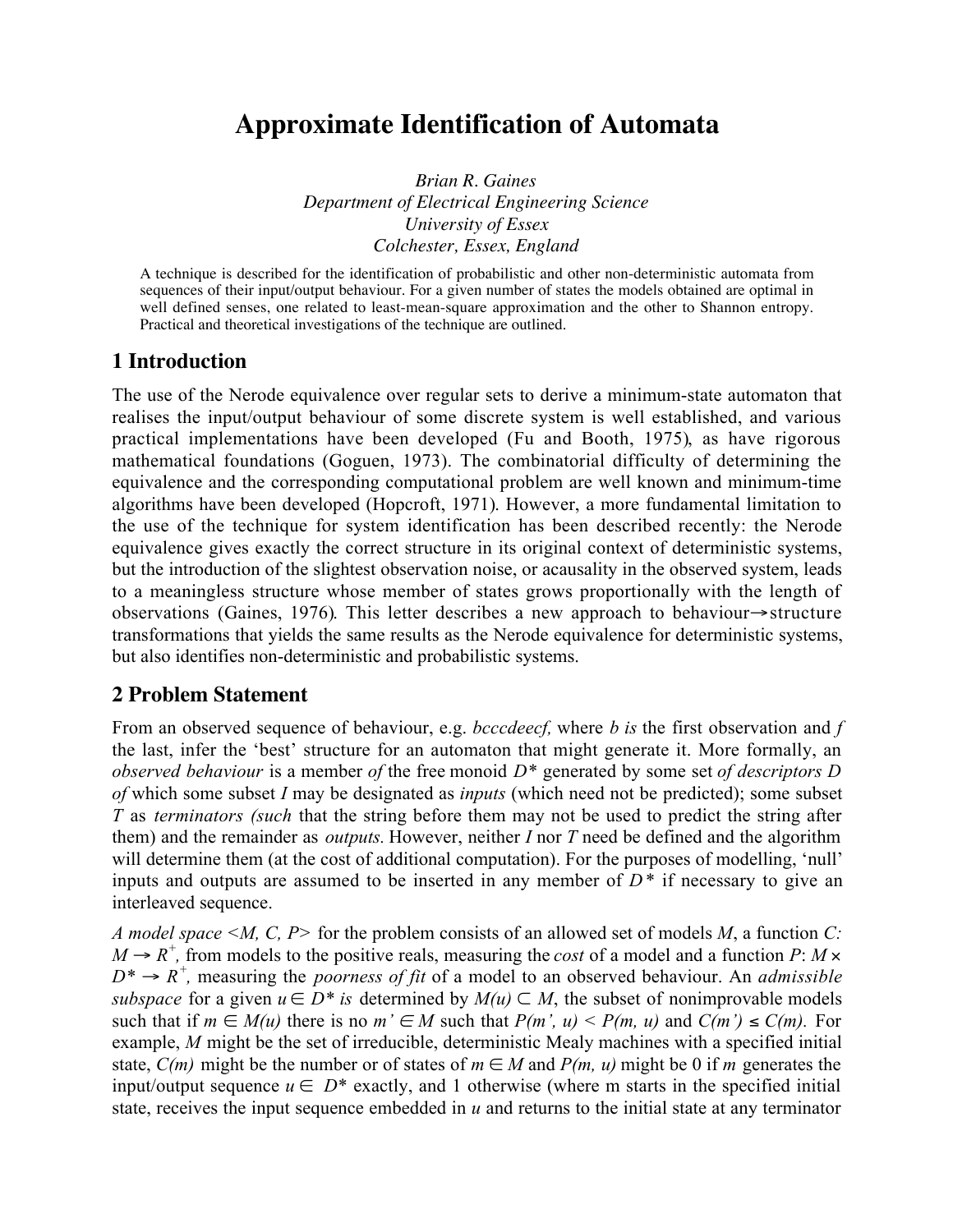in *u*). This corresponds to the standard deterministic case in which the Nerode equivalence may be used to derive an admissible subspace consisting in fact of a set of isomorphic minimal-state automata.

The binary nature of *P* in this case corresponds to there being a well defined correct solution given the allowed class of models. However, Gaines (1976) shows that the model obtained is not meaningful if the observed behaviour has been generated by a non-deterministic system. *M* needs to be widened to allow for approximate models, and the evaluation *P* needs to reflect the degree of approximation.

# **3 Approximate Models**

Let *M* now be the set of probabilistic Mealy machines that are observable in the sense that, even though the next state can only be predicted probabilistically, each possible transition is associated with a distinct output, so that the state after a transition may be determined from the output. The inputs and terminators in a sequence u will again drive it through a well defined state trajectory, but now it is not expected to exactly match each output in a, only to predict it. *C(m)* is again the number of states in *m,* but *P(m, a) is* a measure of the poorness of prediction. One possible measure  $P_e$  is the total errors when  $m$  is used to predict only the most likely output. However, this is unnecessarily coarse, since *m* has available a vector of probabilities over possible outputs, and, for example, c occurring when the prediction of *b, c, d* is (0 6, 0.4, 0) is clearly much better than when it is (0.6, 0, 0.4).

The literature on subjective probability provides bases for measures with better discrimination than *Pe* Finetti (1972) has shown that, if the actual event is represented by a vector with a 1 for the output which occurs and 0 for the others, the distance between the prediction and occurrence is a suitable measure of poorness of performance. The total of the squares of the Cartesian distances between the predictions of a model m and the occurrences of outputs in a sequence u will be denoted  $P_s(m, a)$ . Finetti shows that if the occurrences form an ergodic stochastic process, a predictor minimising its mean-square distance will come to predict the actual probabilities of occurrences. Other performance measures with this property have been characterised (Winkler and Murphy, 1968) and a particularly interesting one is that which only takes into account the component of the prediction for the event which occurs allocating a poorness estimate of the logarithm of the predicted 'probability' to it. The total of the logarithms to base 2 of the probabilities predicted by a model *m* of the outputs in a sequence u will be denoted  $P_l(m, u)$ .

## **4 Implementation**

Algorithms to compute the admissible subspace of either Mealy or Moore probabilistic observable automata for arbitrary u have been implemented and tested with a wide variety of source material. The algorithm is basically a search over non-deterministic automata—the optimality condition mentioned for the measures implies that the 'transition probabilities' may be filled in from the measured transition frequencies of these automata. A recursive algorithm constrained by the sequence to generate only possible models is used, but otherwise the search is exhaustive. The output from the program is a listing of admissible automata for increasing *C(m)* (number of states), together with values of  $P_e$ ,  $P_s$  and  $P_l$  for each automaton.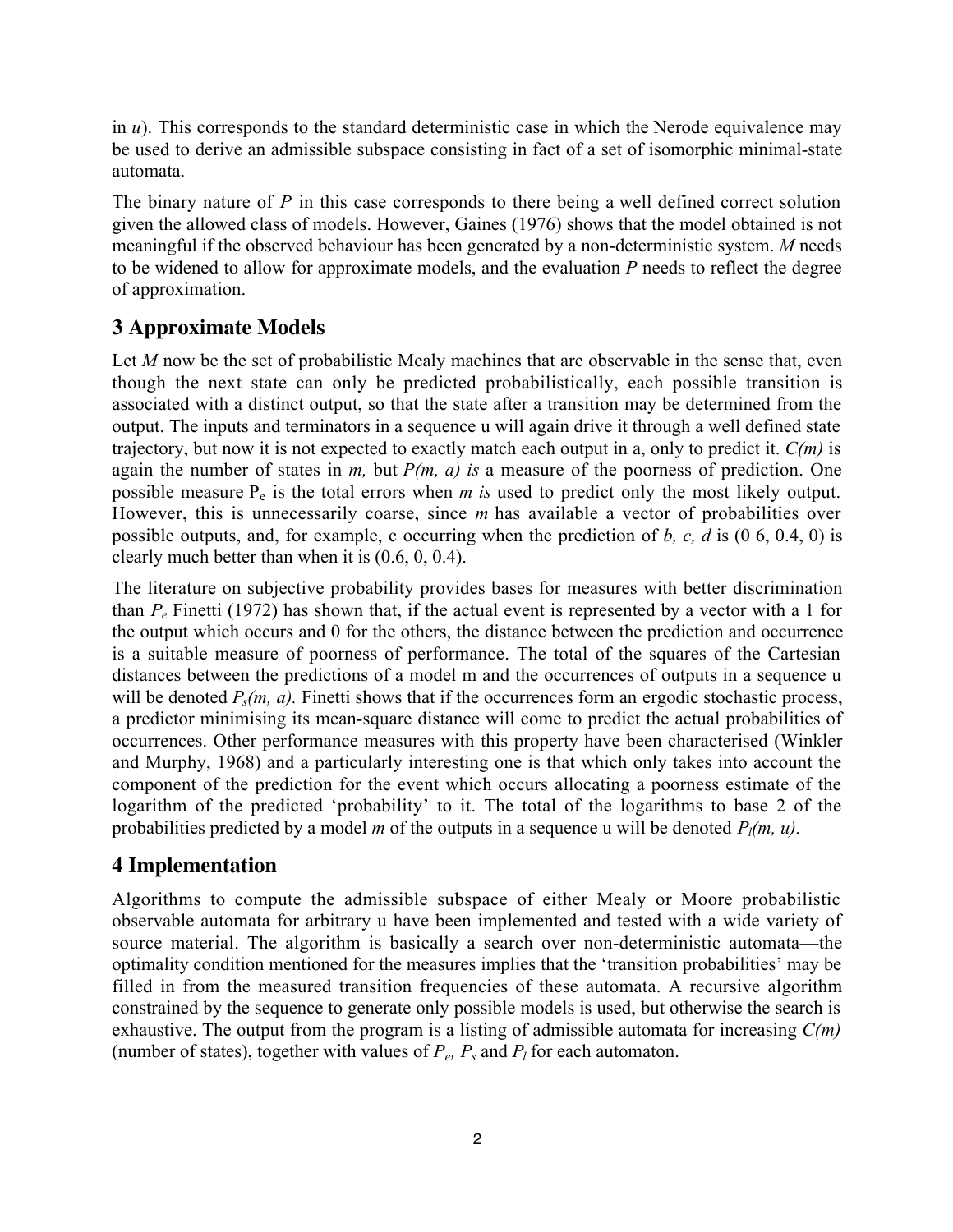## **5 Outline of Results**

Practically, the technique is limited by the amount of computation required. and in a typical run (10 h on a l microsec-cycle-time 16 bit-word minicomputer) models of up to 10 states only may be derived. However. examples of sequences from deterministic, probabilistic and asynchronous machines together with human problem-solving data have been successfully analysed. Fig. 1 is a plot of  $P_l(m, u)$  against  $C(u)$  from the analysis of a 100-element binary sequence generated by a stochastic learning environment studied by Andreae (1974), and also shows the beginning of the observed behaviour and the 2-, and 4-, state admissible models generated. The 4-state model accurately identifies Andreae's original stochastic environment, and a pronounced drop in *Pl* may be noted at 4 states.  $P_l$  becomes 0 for the 91-state model, in line with the results of (Gaines, 1976).

Theoretically, it may be shown that:-

- *(a)* if at is an ergodic stochastic sequence of outputs generated by an *n*-state automaton the expected value of  $P_s(n, u)$  is a measure of the entropy of the sequence  $[\Sigma p(1-p)]$ ;
- (b) under the same conditions the expected value of  $P_l(n, u)$  is minus the Shannon entropy of the sequence  $[\Sigma p(\log_2 p)]$ ;
- (c) under the same conditions, if the generating probabilities are not 0 or 1 the expected value of *C(m)* at which  $P(m, u) = 0$  is at least half the length of *u* (Gaines, 1976);
- (d) no improvement can be gained by considering non-observable automata as models.



**Figure 1 Results of modelling sequence u (initial part shown)** Graph of poorness of fit  $P_l$  against number of states C for admissible models: 2-state and 4-state admissible models generated (the subscripts to the labels of the transitions are the number of times the transition occurs in *u*)

#### **6 Conclusions**

A technique has been given for the determination of automaton structures from a sequence of behaviour which is 'best' in some rigorous and meaningful sense. It overcomes the problems